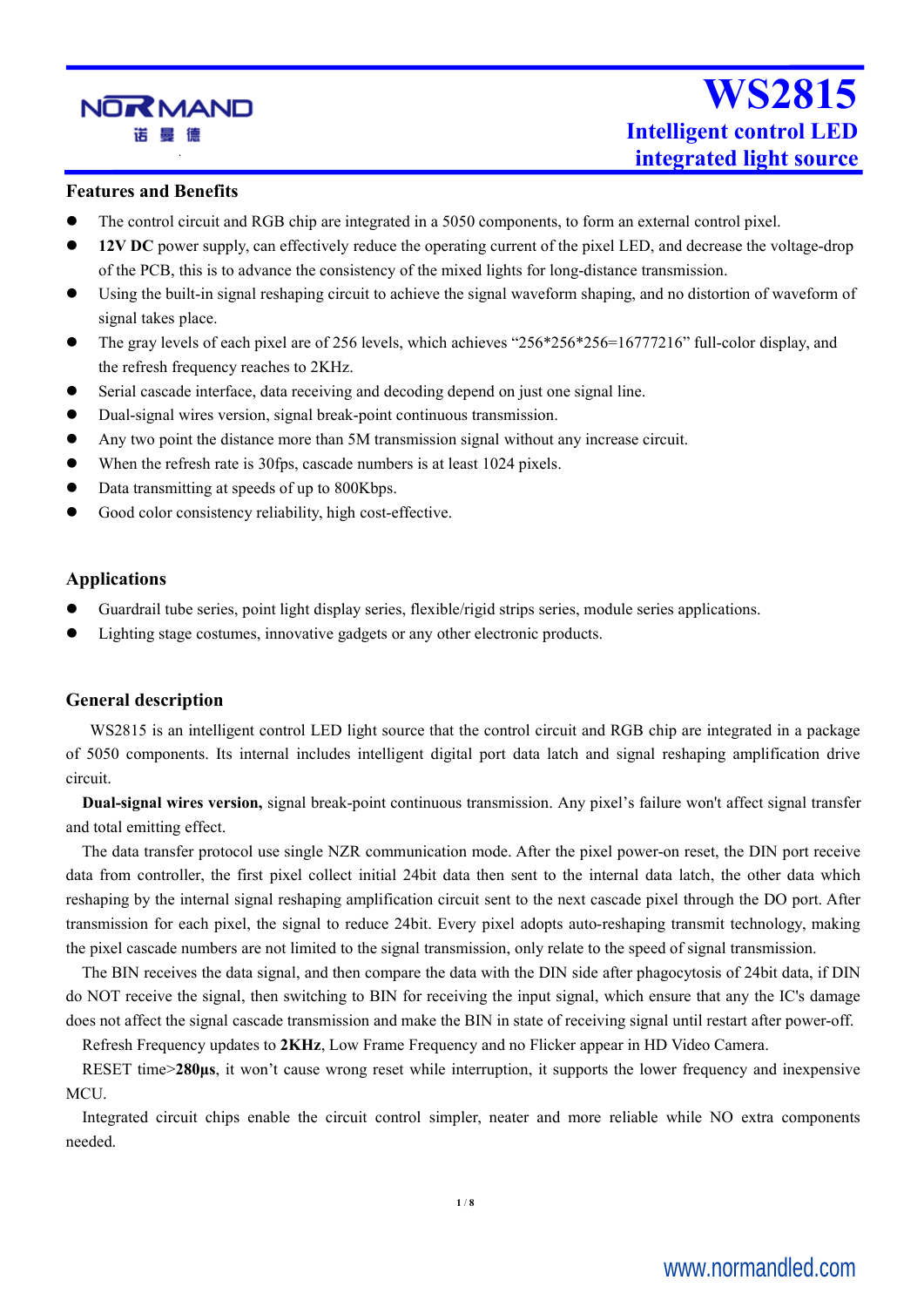

#### **Mechanical Dimensions**



### **PIN Configuration**



#### **PIN Function**

| NO.           | <b>PIN</b><br><b>Symbol</b><br><b>Function description</b> |            |                                                                           |  |  |  |
|---------------|------------------------------------------------------------|------------|---------------------------------------------------------------------------|--|--|--|
|               | <b>VCC</b>                                                 | <b>VCC</b> | IC POWER SUPPLY, Suspended or connected with a filter capacitor to GROUND |  |  |  |
| $\mathcal{L}$ | <b>VDD</b>                                                 | <b>VDD</b> | LED POWER SUPPLY, connect to "+12V"                                       |  |  |  |
| 3             | DO.                                                        | DO.        | Control data signal output                                                |  |  |  |
| 4             | <b>DIN</b>                                                 | <b>DIN</b> | Control data signal input                                                 |  |  |  |
|               | <b>GND</b>                                                 | <b>GND</b> | Data & Power Grounding                                                    |  |  |  |
| 6             | <b>BIN</b>                                                 | <b>BIN</b> | Backup Control data signal input                                          |  |  |  |

#### **Absolute Maximum Ratings**

| <b>Parameter</b>             | <b>Symbol</b> | <b>Ratings</b>           | Unit            |
|------------------------------|---------------|--------------------------|-----------------|
| Power supply voltage         | $\rm V_{DD}$  | $+9.5 \rightarrow +13.5$ |                 |
| Logic input high voltage     | $V_I$         | VDD-0.5 $\sim$ VCC+0.5   |                 |
| <b>Operating Temperature</b> | Topt          | $-25 \sim +85$           | $\rm ^{\circ}C$ |
| <b>Storage Temperature</b>   | Tstg          | $-40 \rightarrow 105$    | $\rm ^{\circ}C$ |

# www.normandled.com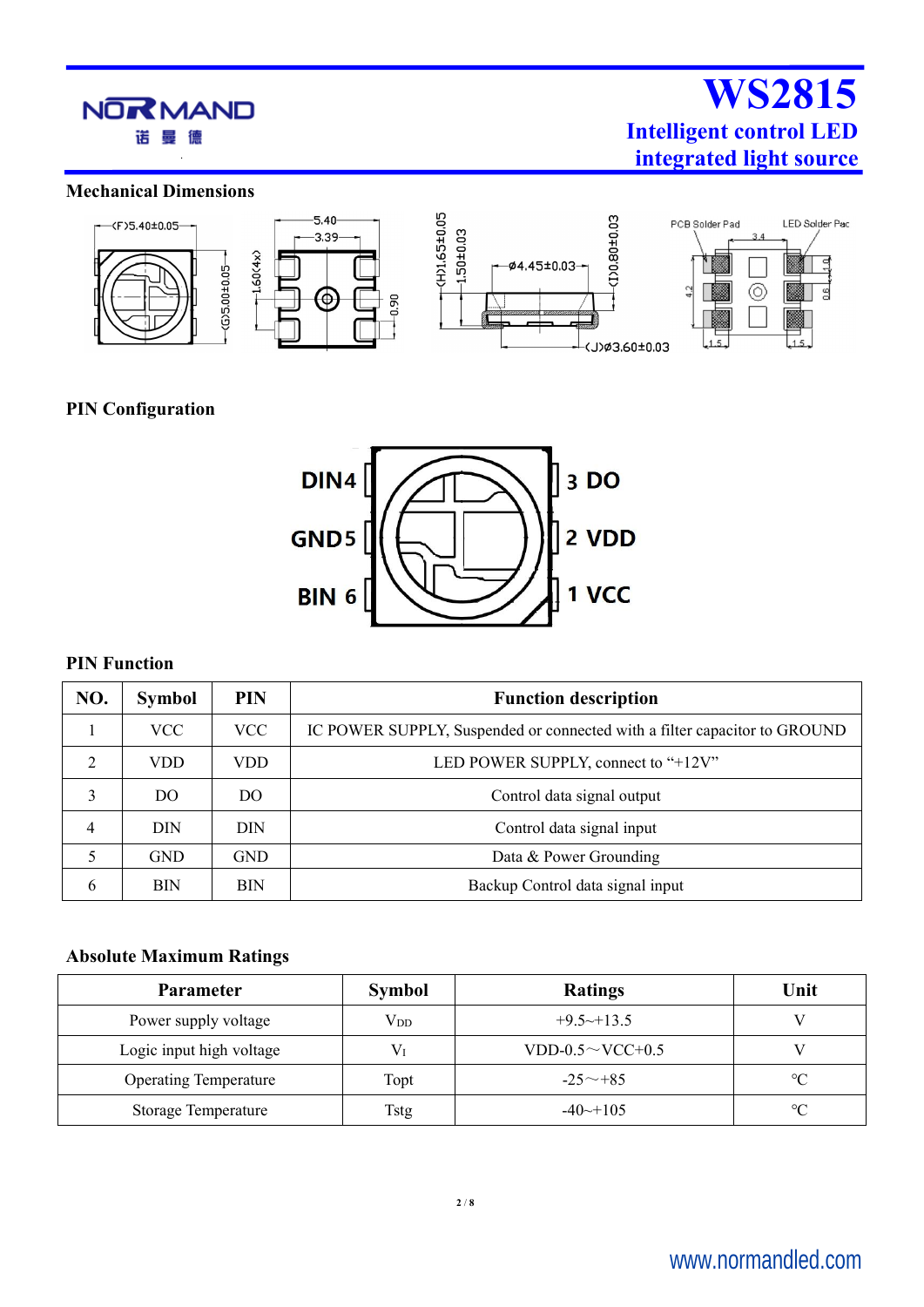

## **Electrical Characteristics (**TA=-20~+70℃, VDD=4.5~5.5V, VSS=0V**)**

| <b>Parameter</b>   | <b>Symbol</b> | Min.   | Tpy.   | Max.      | Unit    | <b>Conditions</b> |
|--------------------|---------------|--------|--------|-----------|---------|-------------------|
| Input Current      |               | ______ | ______ | ±1        | $\mu$ A | $V_I = VDD/VSS$   |
| High-level Input   | $V_{IH}$      | 0.7VDD |        | ______    | V       | $DIN$ , SET       |
| Low-level Input    | $V_{IL}$      | _____  |        | $0.3$ VDD | V       | $DIN$ , SET       |
| Hysteresis voltage | $V_{H}$       |        | 0.35   |           | V       | $DIN$ , SET       |

## **Switching Characteristics** (TA=-20 $\sim$ +70 $\degree$ C, VDD=4.5 $\sim$ 5.5V, VSS=0V)

| <b>Parameter</b>        | <b>Symbol</b>    | Condition                                    | Min | Tpy | Max | Unit    |
|-------------------------|------------------|----------------------------------------------|-----|-----|-----|---------|
| Transmission Delay Time | $t_{\rm PLZ}$    | $CL=15pF, DIN\rightarrow DOUT, RL=10K\Omega$ |     |     | 300 | ns      |
| Fall time               | t <sub>thz</sub> | CL=300pF, OUTR/OUTG/OUTB                     |     |     | 120 | $\mu$ s |
| Input-capacitance       | $C_I$            |                                              |     |     |     | pF      |

### **LED Characteristics**

|                                         | <b>Ref. Value</b>  |
|-----------------------------------------|--------------------|
| Quiescent Current                       | 2.1 <sub>m</sub> A |
| <b>RGB Channel Constant Current</b>     | 15mA               |
| <b>RED</b> Brightness (Central Value)   | 360 m cd           |
| <b>GREEN</b> Brightness (Central Value) | $1150 \text{mod}$  |
| <b>BLUE</b> Brightness (Central Value)  | $220 \text{mod}$   |
| WHITE Brightness (Central Value)        | $1710 \text{mod}$  |
| <b>RED</b> Wavelength                   | $620 - 625$ nm     |
| <b>GREEN</b> Wavelength                 | 515-525nm          |
| <b>BLUE</b> Wavelength                  | 465-475nm          |

## **Data Transfer Time**

| <b>TOH</b> | 0-code, High-level time    | $220$ ns~ $380$ ns   |
|------------|----------------------------|----------------------|
| T1H        | 1-code, High-level time    | $580$ ns~1.6 $\mu$ s |
| <b>TOL</b> | 0-code, Low-level time     | $580$ ns~1.6 $\mu$ s |
| T1L        | 1-code, Low-level time     | $220$ ns~420ns       |
| <b>RES</b> | Frame unit, Low-level time | $>$ 280 $\mu$ s      |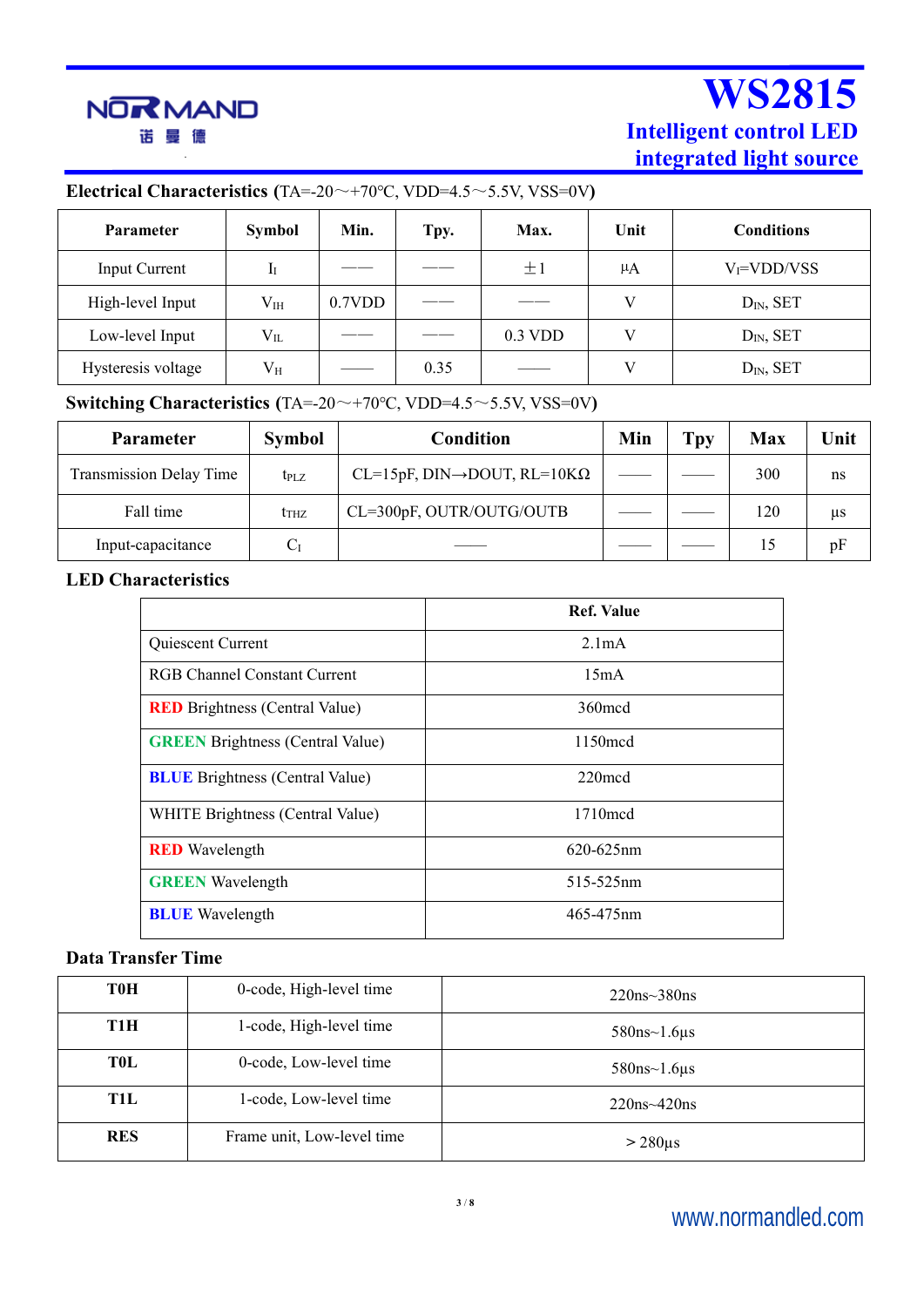

Note: D1 is the data from MCU, and D2, D3, D4 are from Cascade Circuits.

### **Composition of 24bit data**

| G7      | G6 | G5 | G <sub>4</sub>                                         | G3 | GG2 | G1 | G0 | R7 | R6 | R <sub>5</sub> | R <sub>4</sub> | R <sub>3</sub> | R <sub>2</sub> | R <sub>1</sub> | R0 | B7 | <b>B6</b> | <b>B5</b> | <b>B4</b> | B <sub>3</sub> | B <sub>2</sub> | B1 | ${\bf B0}$ |
|---------|----|----|--------------------------------------------------------|----|-----|----|----|----|----|----------------|----------------|----------------|----------------|----------------|----|----|-----------|-----------|-----------|----------------|----------------|----|------------|
| Note: L |    |    | Data transmit in order of GRB, high bit data is first. |    |     |    |    |    |    |                |                |                |                |                |    |    |           |           |           |                |                |    |            |

### **Typical application circuit**

#### **1. Recommended application circuit**



Remarks: C1 is bypass filter capacitor, its value of 100NF.

#### **2. For complicated wiring & space-saving**



# www.normandled.com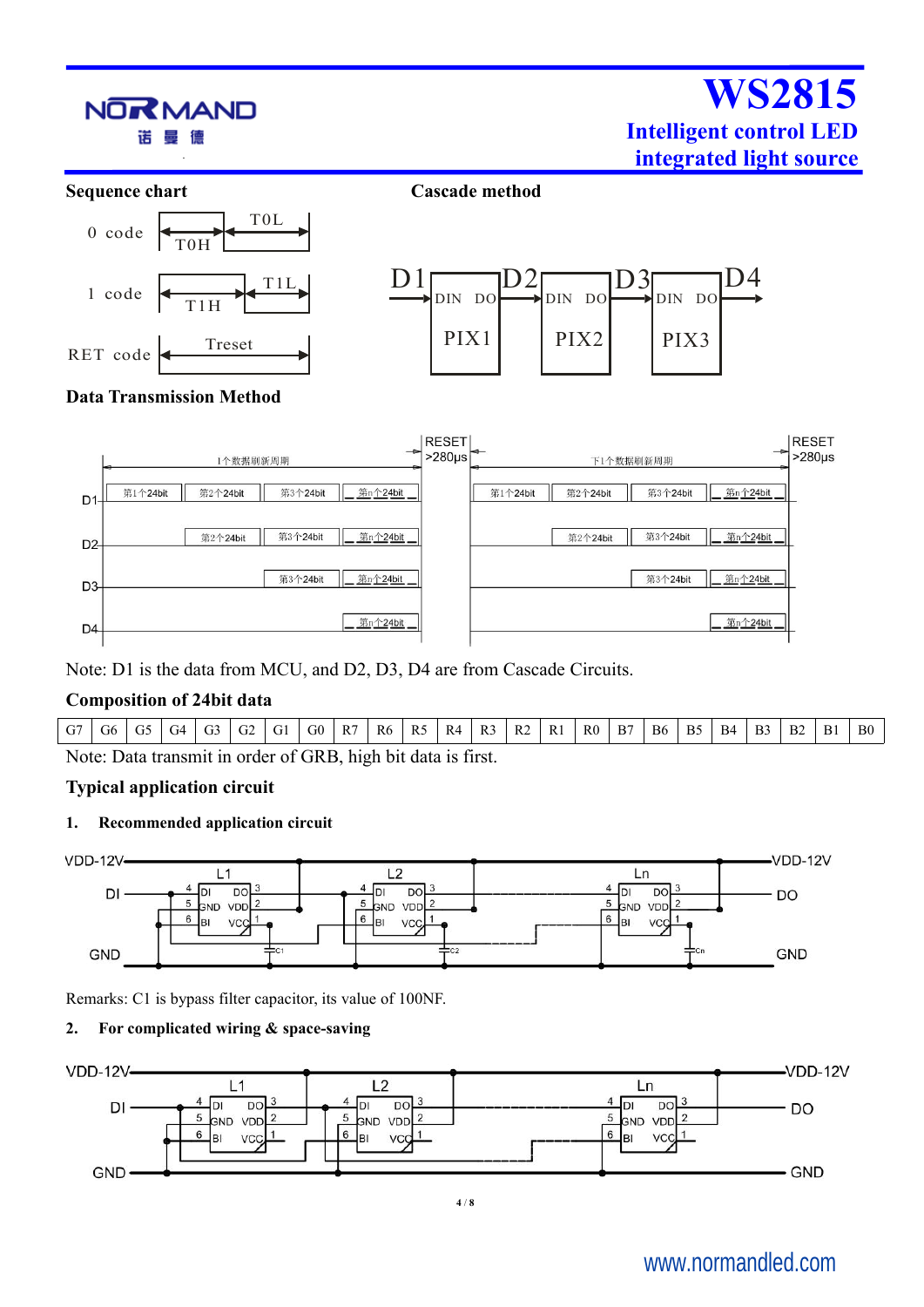

**Lead-free Reflow Instructions/SMT**



| <b>Curve Description</b>                                        | <b>Lead-free Reflow Solder/SMT</b> |
|-----------------------------------------------------------------|------------------------------------|
| The lowest preheat temperature (Tsmin)                          | $150^{\circ}$ C                    |
| The highest preheat temperature (Tsmax)                         | $200^{\circ}$ C                    |
| Preheating time (Tsmin to Tsmax) (ts)                           | $60-180$ S                         |
| Average rate of temperature rise (Tsmax to Tp)                  | $<3^{\circ}$ C/S                   |
| LIQUID REGION temperature (TL)                                  | $217^{\circ}$ C                    |
| LIQUID REGION Holding Time (tL)                                 | $60-150$ S                         |
| Peak Temperature (Tp)                                           | 245 °C                             |
| High Temperature Region( $Tp = -5^{\circ}C$ ) Holding Time (tp) | <10S                               |
| Cooling Rate                                                    | $\leq 6^{\circ}$ C/S               |
| Room Temperature to Peak Holding Time                           | $<$ 6 min                          |
|                                                                 |                                    |

#### **Remarks**

- 1. This has to be baked for 48 hours at the baking temperature of 70-75℃ before being used.
- 2. Use up with 2 hours after taking out from oven.
- 3. Please replace the unused LEDs into oven.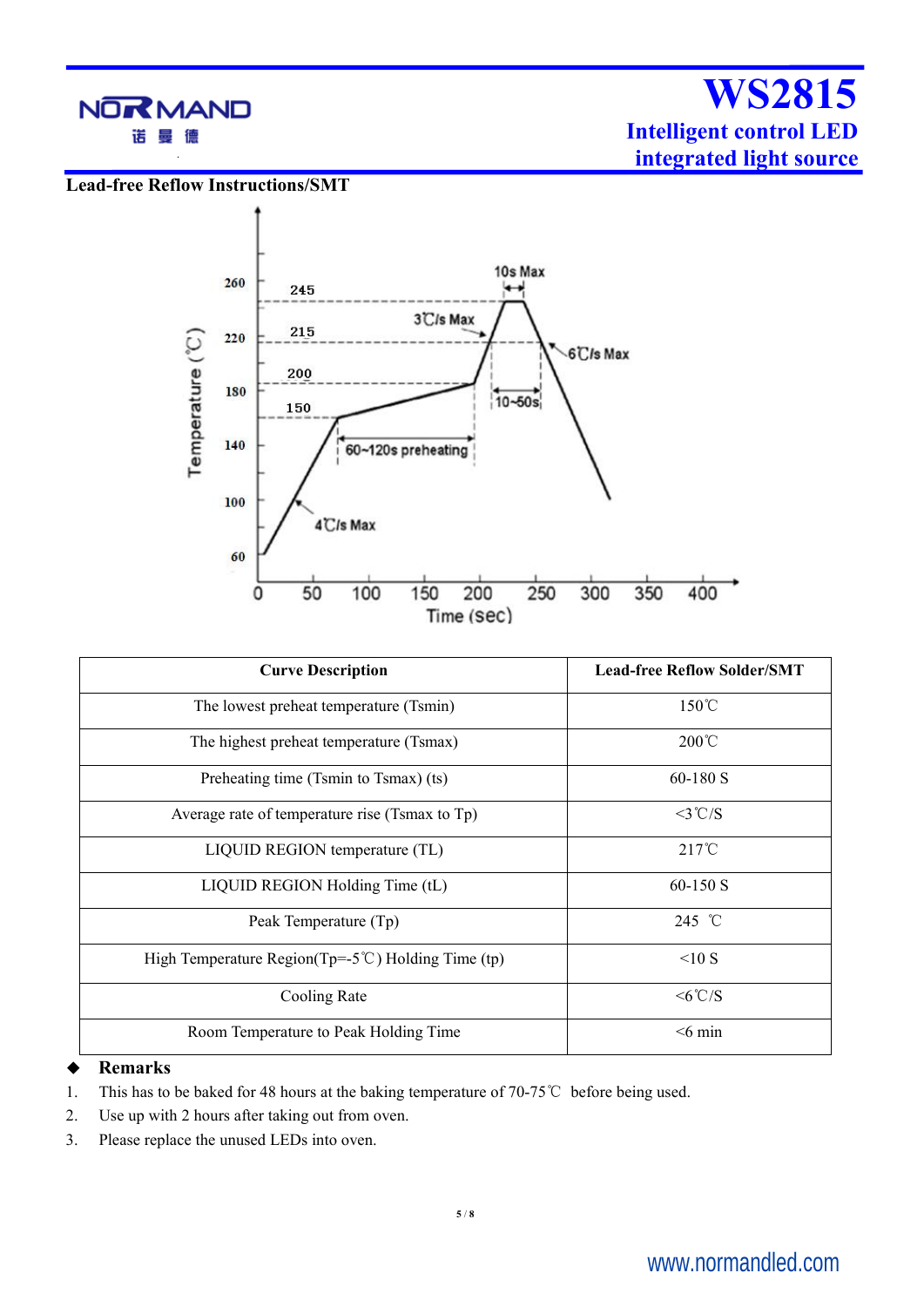# NOR MAND 诺

# **WS2815 Intelligent control LED integrated light source**

#### **Reflow instruction**

- 1. No more than two times of reflow.
- 2. Do not beat the colloid surface when the material is heated.

### **Manual Soldering instruction**

- 1. Soldering iron's temperature must be under 300℃, and operating time mustbe less than 3 seconds.
- 2. It should be done only once for the manual soldering.

#### **Repairing instruction**

Normally, it can't be repaired after reflow. You need to use double-ended solder iron and make sure that whether it will do damage to the LEDs' characteristics when repairing is inevitable.



#### **Storing and Transporting**

1. Scope of application

Front side up, moisture-proof and waterproof, no extrusion, no collision and no vibration.

- 2.Storage and its period
- 1 Room temperature sealed storage:  $20^{\circ}\text{C} \sim 30^{\circ}\text{C}$ ,  $40\% \sim 60\% \text{RH}$ , product is valid for ONE week.
- 2 Moisture-proof sealed storage: 20℃~30℃, 25%~60%RH, product is valid for TWO weeks.

3 Use up with 2 hours after removing from packages.(Environmental conditions for temperature <30℃, relative humidity<60%)

### **Dehumidification**

We would recommend to do dehumidification if they exceed the valid storage period of products or dampened due to other reasons.

Dehumidification Method: 70℃-75℃/48±2 Hours

#### **Electrostatic Protection**

LED is an electrostatic sensitive component, although the LED products are with excellent anti-static ability, they will cause a certain damage by any electrostatic discharge. By taking some electrostatic measures to avoid the damages when using the LEDs, such as wearing anti-static gloves and anti-static bracelet, etc..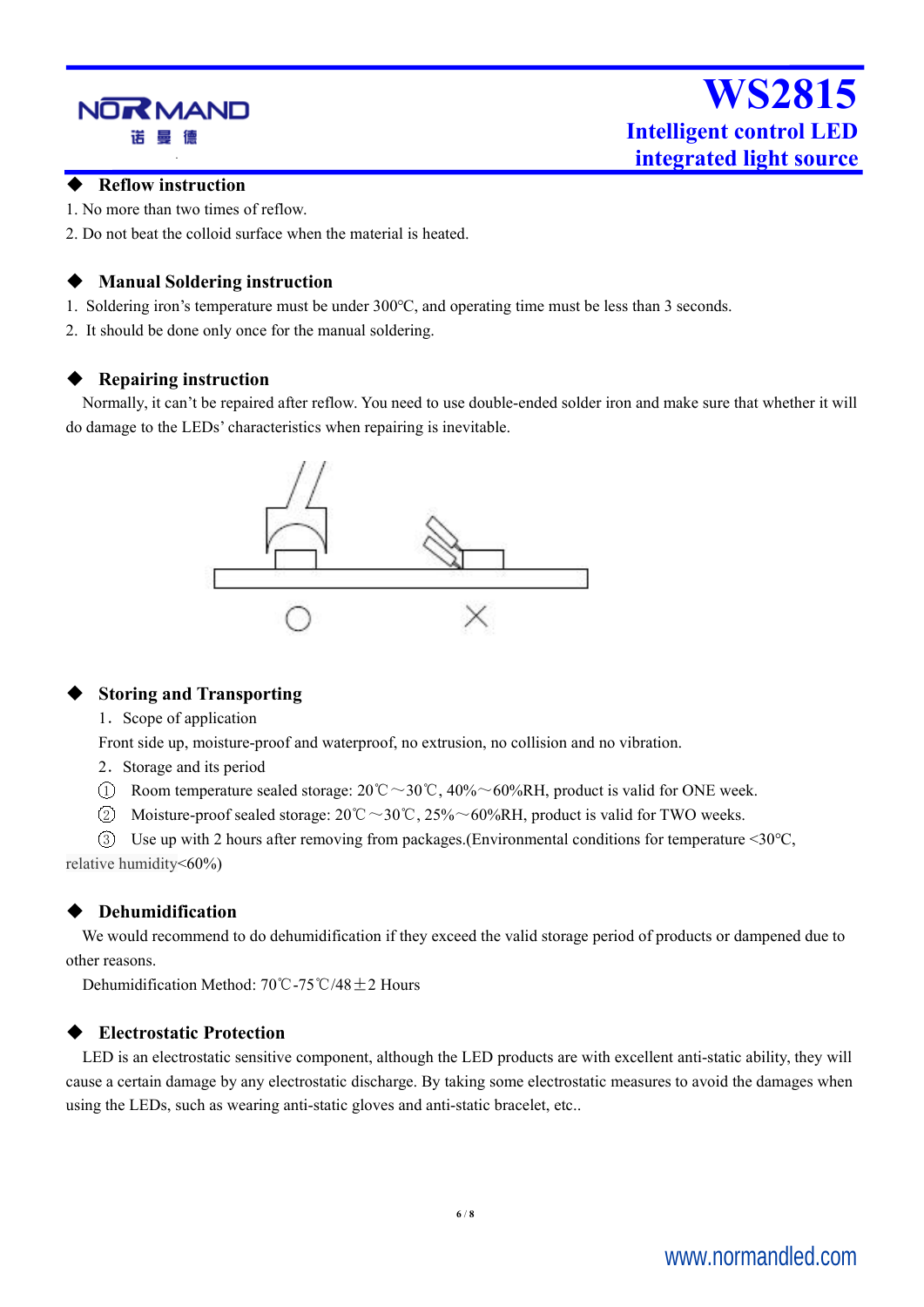

#### **Precautions**

Pressing the colloid surface will affect the reliability of LED because the LED is advanced silicone-gel. And therefore precautions should be taken to avoid the strong pressure on the component. It's proper to make the LED be used in safe condition when using a suction nozzle. Silicon packing with soft and elastic, it greatly reduces thermal stresses and unable to bear external mechanical forces. Therefore, preventive measures should be taken in process of manually handling.

1 Clip the LED from its side.



2 Neither directly touch the gel surface with the hand or sharp instrument, it may damage its internal circuit.





3 Not to be double stacked, it may damage its internal circuit.



4 Can not be stored in or applied in the acidic sites of PH<7.